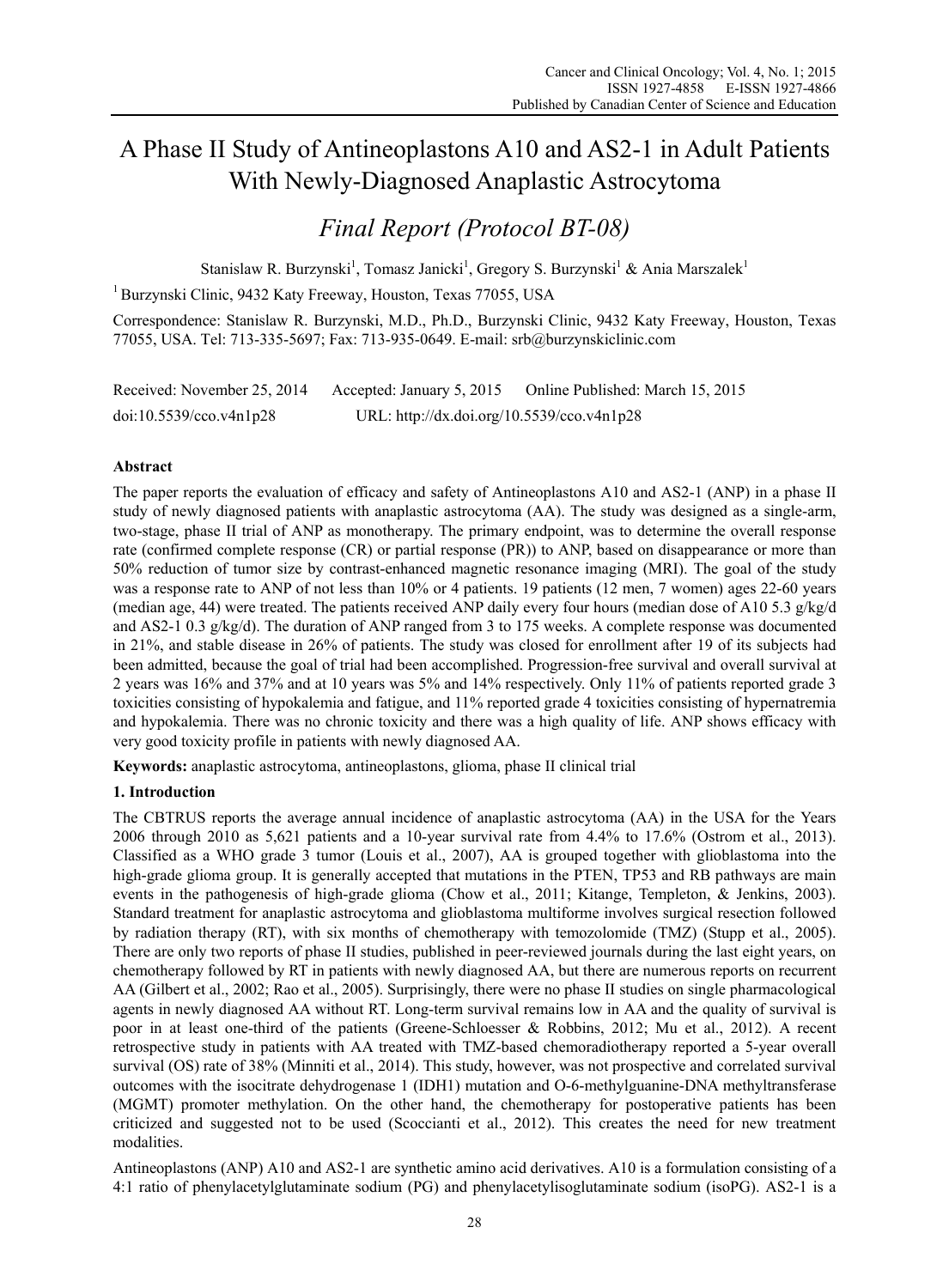formulation with a 4:1 ratio of phenylacetate sodium (PN) and PG (Burzynski, 2004). In preclinical studies on Human U87 glioblastoma (GBM) cell line PG and PN affected over 100 genomic targets and interrupted signal transmission in RAS/MAPK/ERK, and P13K/AKT/PTEN pathways (Burzynski & Patil, 2014). Phase I studies have shown responses in gliomas, and in the Phase II study of ANP A10 and AS2-1 for 20 subjects with astrocytomas conducted in 1988, complete response (CR) and partial response (PR) was documented in six subjects (30%), and two subjects diagnosed with diffuse intrinsic pontine glioma (DIPG) AA survived tumor-free for over 24 years (Burzynski & Kubove, 1986; S. Burzynski, B. Burzynski, & Mohabbat, 1986; S. Burzynski, Kubove, & B. Burzynski, 1992). The program of 14 phase II studies of ANP in primary brain tumors sanctioned by the FDA has been recently completed. (S. Burzynski, Janicki, G. Burzynski, & Marszalek, 2014; Burzynski & Patil, 2014; S. Burzynski, Janicki, G. Burzynski, & Marszalek, 2014; S. Burzynski, Janicki, & G. Burzynski, 2014; S. Burzynski, G. Burzynski, & Janicki, 2014; S. Burzynski, Janicki, G. Burzynski, Marszalek, & Brookman, 2014). This study assesses the results of ANP treatment in adult AA patients who have not undergone radiation or chemotherapy.

### **2. Patients**

Recruited patients were over 18 years of age with subtotally resected or biopsied tumor prior to therapy. They had radiologic evidence of the tumor by a gadolinium-enhanced magnetic resonance imaging (MRI) performed within 14 days before ANP started, and no earlier than four weeks following tumor resection, confirmed by an outside radiologist. The patient's performance determined by the Karnofsky Performance Status (KPS) should be above 60. The patients should not have anemia, leukopenia, thrombocytopenia or significant elevations of serum bilirubin, creatinine and transaminases. The pathologic diagnosis of AA was confirmed by outside pathologists. Patients with brainstem location of the tumor and serious additional disease were excluded from admission.

The criteria of removal from the study included progressive disease (PD), unacceptable toxicity, interfering concurrent illness, the subject's request, non-compliance, and at least an additional 8 months of therapy after CR, PR or stable disease (SD).

The patients read, understood, and signed written informed consent prior to enrollment. The study was sponsored by the Burzynski Research Institute, Inc., (BRI) and conducted by the Burzynski Clinic (BC) in Houston, Texas. The patients did not pay for the investigational agents.

#### **3. Methods**

#### *3.1 Study Design*

The study was designed as a single-arm, two-stage, interventional Phase II trial of ANP. The study was listed by the National Cancer Institute (NCI). It was supervised by the independent Institutional Review Board (BRI-IRB, BC-BT-08).

The study was performed according to Protocol BT-08 which was submitted to the FDA under the IND 43,742. Subsequently, the protocol was amended by BRI several times; however, none of the amendments altered the aim or design of the original study objectives.

#### *3.2 Statistical Considerations*

The sample size was calculated based upon the method described by Chang et al. (1999). The distributions of survival and treatment failure were estimated by Kaplan-Meier analysis. All analyses were performed on an intent-to-treat (ITT) population.

#### *3.3 Administration of the Medications, Evaluation and Follow-Up*

ANP was the only anti-tumor treatment administered in this study. The formulations were delivered via a dual-channel infusion pump and single-lumen subclavian catheter (Broviac or Groshong) every 4 hours and according to the maintenance plan patients were taking up to 3.0 g six times a day of both A10 and AS2-1 as described before (S. Burzynski, T. Janicki, & G. Burzynski, 2014).

Medications that were considered necessary for the subjects' welfare and that did not interfere with the evaluation of treatment were given at the discretion of the investigator. The use of corticosteroids was carefully monitored. Subjects received full supportive care, including transfusions of blood products and antibiotics when appropriate.

The initial two weeks of therapy was administered by BC staff on an outpatient basis, in Houston, Texas. The treatment did not require hospitalization. The outpatient treatment was also used in another Phase II study for AA (Gilbert et al., 2002). The details of monitoring, testing and evaluation of response and toxicity were described previously (S. Burzynski et al., 2014).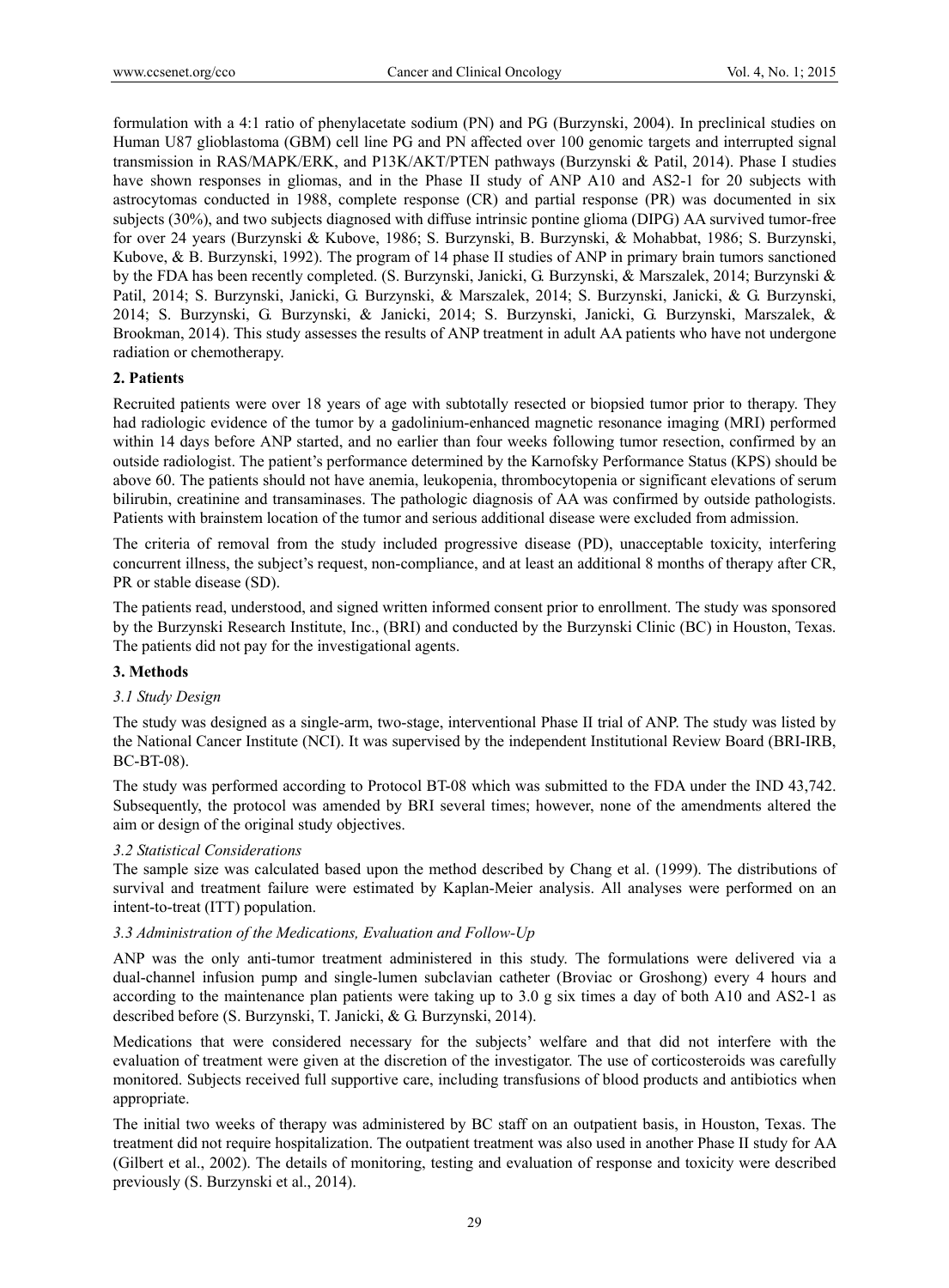#### **4. Results**

#### *4.1 Patients Demographics*

Subject enrollment started April 1995 and continued through August 2007. The results were analyzed prior to the target enrollment level of  $N = 40$ , due to sufficient evaluable subjects with an OR.

The 19 candidates were of a median age of 44 years and represented a final ITT population. Table 1 summarizes demographics for the patients.

| <b>ANTINEOPLASTONS</b>                |    |                  |
|---------------------------------------|----|------------------|
| Characteristic                        | N  | Range or $(\% )$ |
| Total number of patients              | 19 |                  |
| Median age years (range)              | 44 | $22 - 62$        |
| Sex, $N($ %)                          |    |                  |
| Male                                  | 12 | (63)             |
| Female                                | 7  | (37)             |
| $KPS, N(\%)$                          |    |                  |
| Median (range)                        | 80 | 60-100           |
| Median time from diagnosis (months)   | 14 |                  |
| Surgery at initial diagnosis, $N(\%)$ |    |                  |
| <b>Biopsy</b>                         | 12 | (63)             |
| Subtotal resection                    | 7  | (37)             |

Table 1. Study demographics – Protocol BT-08

*Note.* KPS-Karnofsky performance status; N-number.

Patient demographics were similar to the Gilbert et al study with the exception of lower median age (36 years vs. 44 years) and better KPS in the other study (Gilbert et al., 2002). The pathology diagnosis was confirmed at university hospitals in 12 cases and in regional hospitals in 7 cases. Baseline radiological confirmation was performed at universities in 5 cases, regional hospitals in 8 cases and regional radiology departments in 6 cases.

Four (21.0%) subjects presented with multicentric disease and two (10.5%) had multifocal enhancements. The median size of enhancement at the baseline was  $4.3 \text{ cm}^2$ .

The pre-treatment tumor evaluation and treatment prior to enrolment is summarized in Table 2.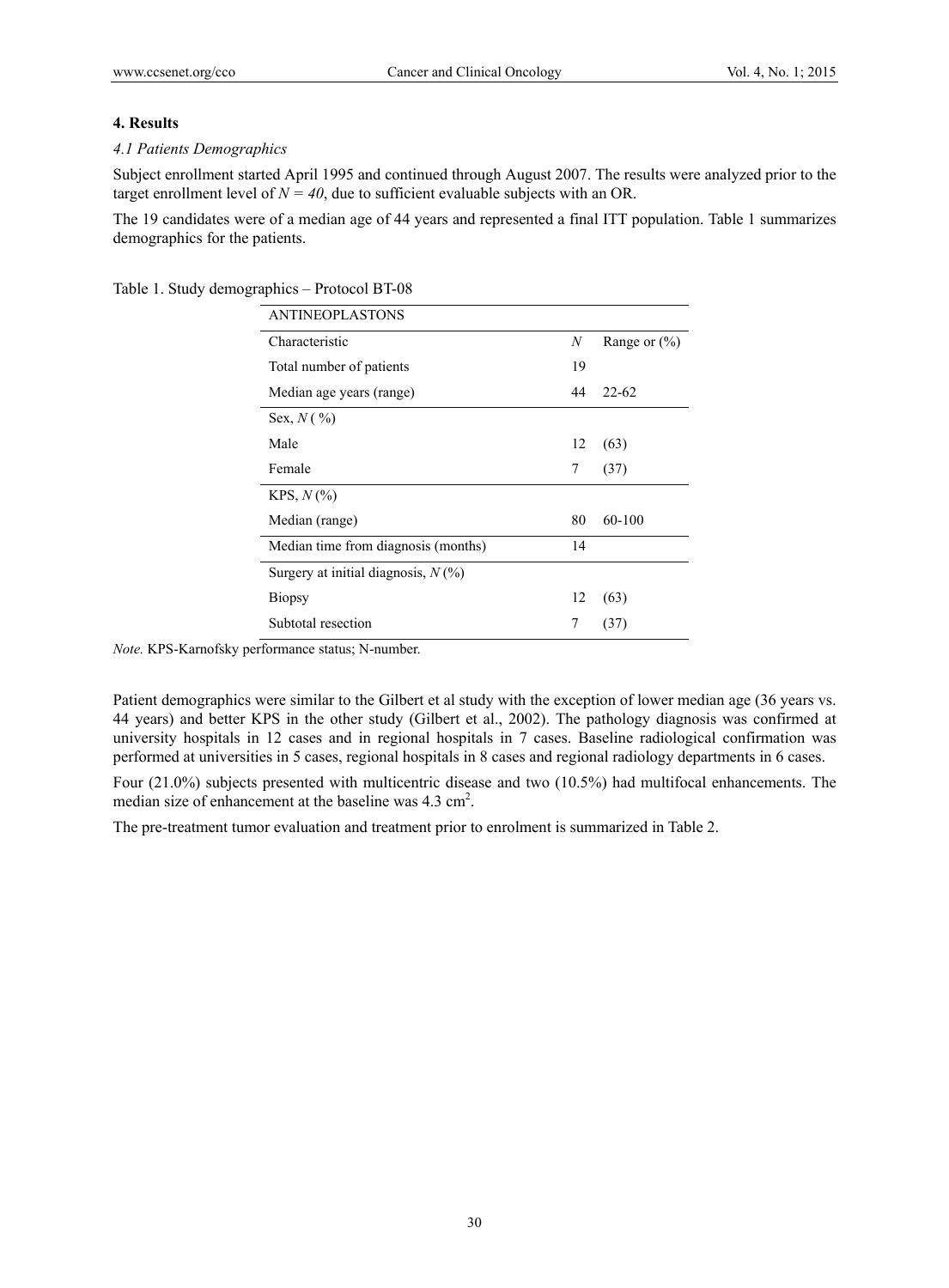| Case no.       | Prior Surgery | Location                                        | Tumor type   | Product of LPD $(cm2)$ |
|----------------|---------------|-------------------------------------------------|--------------|------------------------|
| 1              | <b>Biopsy</b> | Lt parietal                                     | Solitary     | 3.74                   |
| $\overline{2}$ | <b>STR</b>    | Lt temporal                                     | Multicentric | 1.95                   |
| 3              | <b>STR</b>    | Lt frontal                                      | Solitary     | 18.2                   |
| $\overline{4}$ | <b>STR</b>    | Lt frontal                                      | Solitary     | 18                     |
| 5              | <b>Biopsy</b> | Lt insular cortex                               | Solitary     | 8                      |
| 6              | <b>Biopsy</b> | Lt temporal                                     | Solitary     | 1.8                    |
| 7              | <b>Biopsy</b> | thalamus                                        | Solitary     | 21.6                   |
| $\,8\,$        | <b>Biopsy</b> | Rt parietal<br>Rt frontal<br>Rt Sylvian fissure | Multicentric | 2.32                   |
| 9              | <b>STR</b>    | Rt periventricular                              | Solitary     | 9                      |
| $10\,$         | <b>Biopsy</b> | Rt anterior parietal                            | Solitary     | 7.56                   |
| 11             | <b>Biopsy</b> | Lt frontoparietal                               | Multifocal   | 0.17                   |
| 12             | <b>Biopsy</b> | Lt temporal<br>Lt frontal convexity             | Multicentric | 31.2                   |
| 13             | PRR           | Rt uncal<br>Rt temporal horn                    | Multicentric | 4.32                   |
| 14             | <b>Biopsy</b> | Rt thalamus                                     | Solitary     | 2.2                    |
| 15             | <b>GTR</b>    | Lt frontal                                      | Solitary     | 3                      |
| 16             | <b>Biopsy</b> | Lt frontal                                      | Solitary     | 10.88                  |
| 17             | <b>Biopsy</b> | Lt temporal                                     | Multifocal   | 4.63                   |
| 18             | <b>Biopsy</b> | Rt parietal                                     | Solitary     | 0.56                   |
| 19             | <b>GTR</b>    | Rt frontal                                      | Solitary     | 1.54                   |

| Table 2. Pre-treatment tumor evaluation and prior treatment in AA patients |  |  |  |  |  |  |  |  |  |
|----------------------------------------------------------------------------|--|--|--|--|--|--|--|--|--|
|----------------------------------------------------------------------------|--|--|--|--|--|--|--|--|--|

*Note.* GTR–gross-total resection; LPD–greatest perpendicular diameters; Lt–left; PRR–partial resection; Rt–right; STR–subtotal resection.

#### *4.2 Treatment*

The median daily dose of ANP A10 ranged from 1.4 to 11.56 g/kg/d with a median of 5.33 g/kg/d. For AS2-1, the median daily dose was 0.29 g/kg/d, with a range of 0.18 to 0.38 g/kg/d.

The median daily dose of A10 in subjects with CR observed was 3.51 g/kg/d; (range 1.0 to 8.61 g/kg/d) and the median daily dose of AS2-1 was 0.29 g/kg/d; (range 0.19 to 0.40). The median time to first OR was 13.6 weeks (range 4 to 78 weeks). In the group of subjects with an SD response, the median daily dose of A10 was 7.94  $g/kg/d$  (range from 4.19 to 11.34  $g/kg/d$ ) and the median daily dose of AS2-1 was 0.30  $g/kg/d$  (range 0.22 to 0.38 g/kg/d). It was speculated that by increasing the A10 dose in patients who obtained SD, it will be possible to accomplish an OR. The duration of IV ANP therapy in the ITT group ranged from 2.6 to 174.7 weeks with a median of 16 weeks. Three CR patients were eligible for a maintenance oral treatment of A10 and AS2-1 capsules. One additional SD patient was given maintenance oral treatment.

#### *4.3 Responses and Survival*

In accordance with other phase II studies conducted at the initiation of this trial, the possible responses to the treatment were CR, PR, SD and PD as described previously (S Burzynski, T Janicki & G Burzynski, 2014).

The results were analyzed prior to the target enrollment level of  $N = 40$ , due to sufficient enrolled subjects with CR (4 out of 19). Out of the 19 enrollees,  $4(21\%)$  had a CR,  $5(26\%)$  had SD,  $9(47\%)$  had PD, and 1 patient was not evaluable because he did not have a follow-up evaluation including MRI. It took a median of 14 weeks for a CR to be reached (range 4-78 weeks). The response to antineoplaston treatment compared to TMZ followed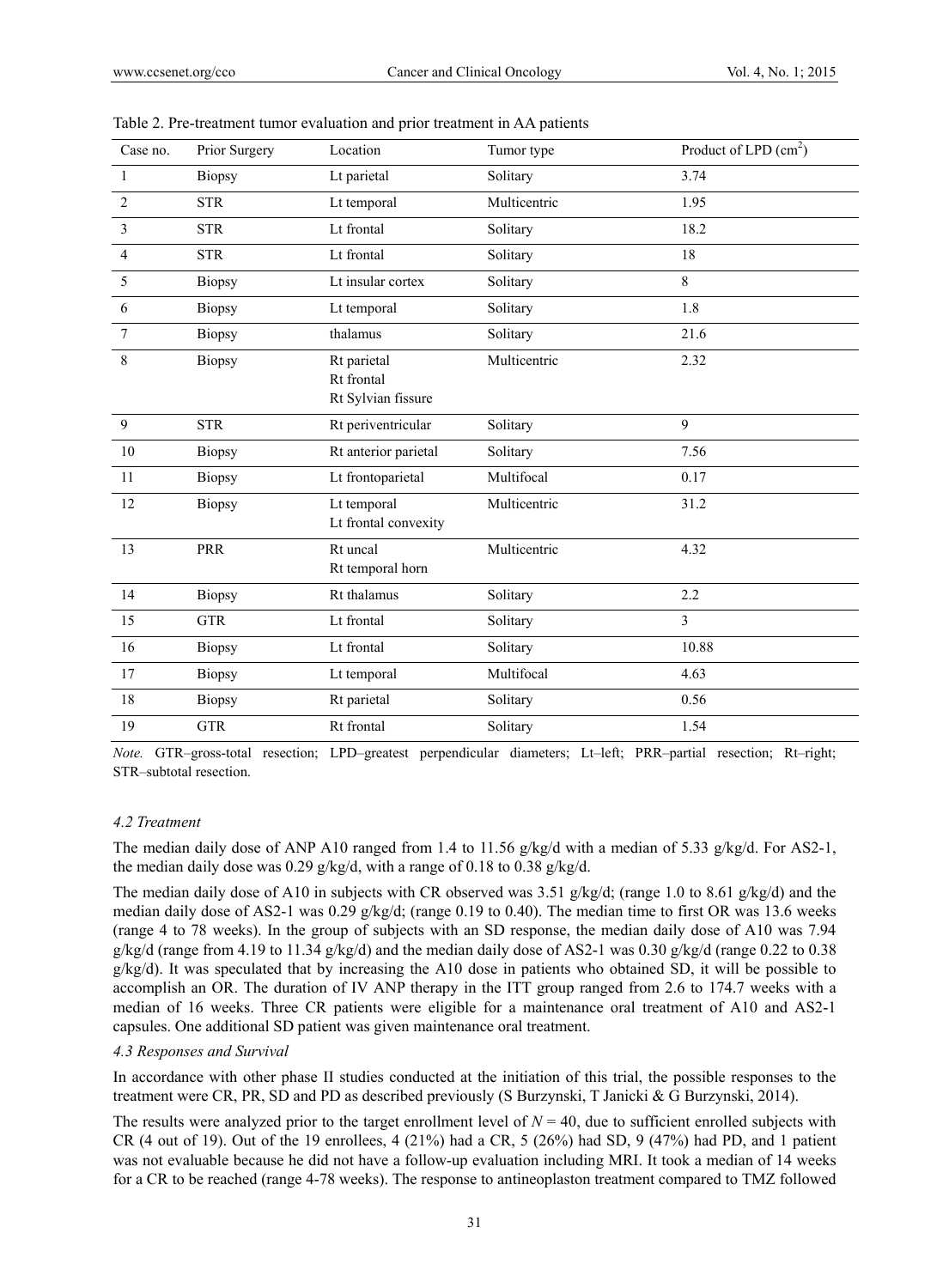by RT is shown in Table 3. It should be noted that the TMZ study was not designed as a "head-to-head" comparison with the ANP study.

| Antineoplastons            |                |                  | Temozolomide (Gilbert et al., 2002) followed by radiation therapy |        |  |
|----------------------------|----------------|------------------|-------------------------------------------------------------------|--------|--|
| Response N%, N%            |                |                  |                                                                   |        |  |
| $CR*$                      | $\overline{4}$ | 21               | $\overline{c}$                                                    | $10\,$ |  |
| PR                         | $\mathbf{0}$   | $\boldsymbol{0}$ | 5                                                                 | 24     |  |
| SD                         | 5              | 26               | 8                                                                 | 38     |  |
| Overall Survival           |                |                  |                                                                   |        |  |
| $\mathop{\rm KM}\nolimits$ |                |                  |                                                                   |        |  |
| 1 year                     |                | 53               |                                                                   | 70     |  |
| 2 years                    |                | 37               |                                                                   | 50     |  |
| 3 years                    |                | 26               |                                                                   |        |  |
| 5 years                    |                | 21               |                                                                   |        |  |
| 10 years                   |                | 14               |                                                                   |        |  |
| Progression-Free Survival  |                |                  |                                                                   |        |  |
| KM                         |                |                  |                                                                   |        |  |
| 1 year                     |                | 26               |                                                                   |        |  |
| 2 years                    |                | 16               |                                                                   |        |  |
| 3 years                    |                | 11               |                                                                   |        |  |
| 5 years                    |                | 5                |                                                                   |        |  |
| 10 years                   |                | 5                |                                                                   |        |  |

Table 3. Response to antineoplastons treatment compared to temozolomide followed by radiation therapy.

*Note*. CR-complete response; PR-partial response; SD-stable disease.

\*3 out of 4 OR patients obtained CR (patients 1, 8, 11 and 19) without prior tumor resection (biopsy only).

The survival data are illustrated by the Kaplan-Meier curve (Figure 1).



Figure 1. The Kaplan-Meier survival curve

Survival analysis revealed a progression-free survival (PFS) rate at 1 year of 26%, 2 years 16%, 3 years 11%, 5 years 5%, and 10 years 5%. OS is 53% at 1 year, 37% at 2 years, 26% at 3 years, 21% at 5 years, and 14% at 10 years. The quality of survival is very good, and KPS increased or normalized in 36% of patients. The KPS at the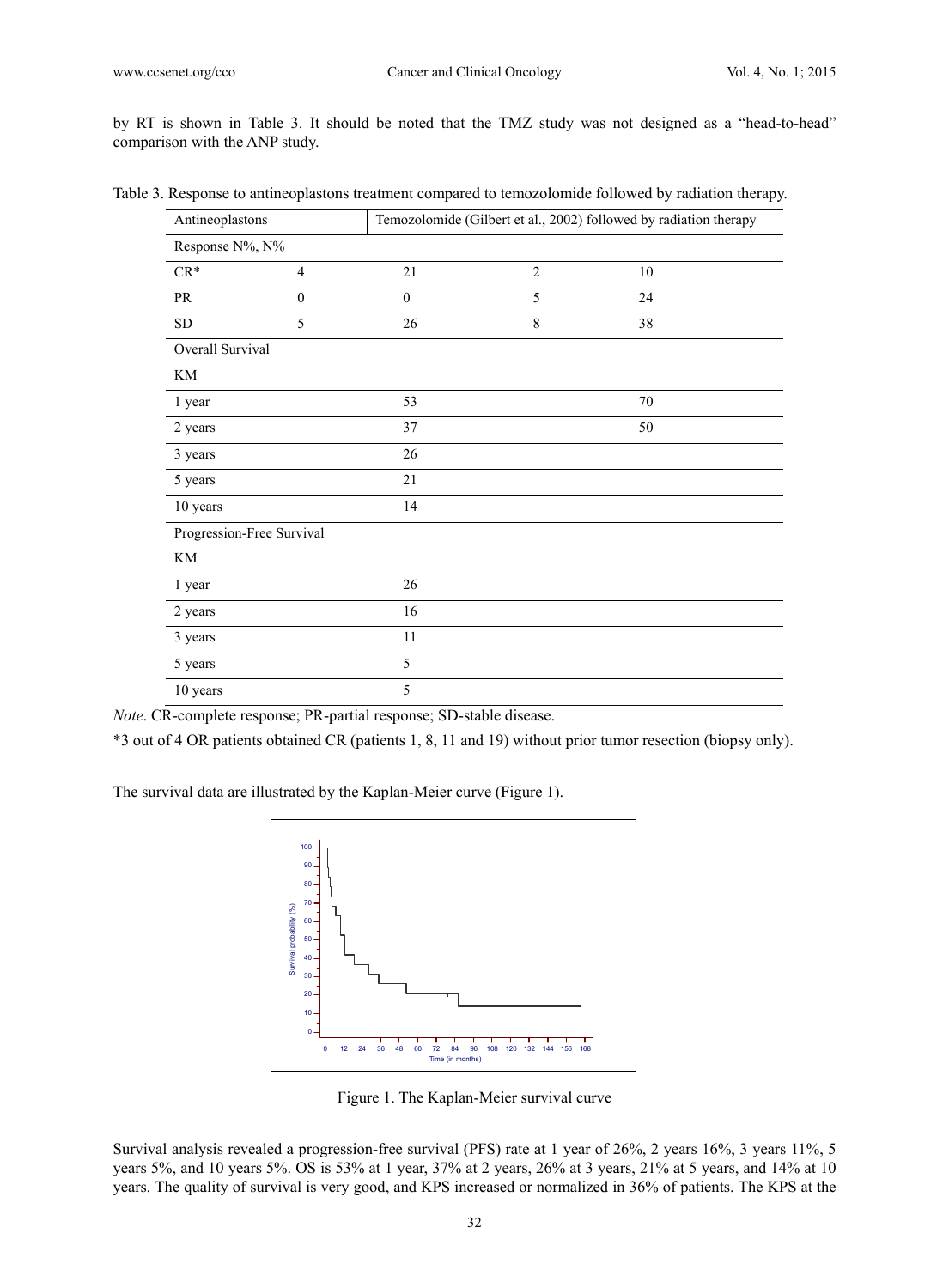baseline in four cases of CR was 90, 90, 60 and 80 and the median size of enhancement in this group was 1.9  $\text{cm}^2$ .

In one CR case the patient accomplished 58% decrease of LPD on repeat MRI which would be classified as PR. However, two repeat positron emission tomography (PET) scans demonstrated a decrease and resolution of metabolic activity permitting classification as CR. This patient underwent stereotactic radiotherapy four years after the treatment start, and approximately a year and 8 months after determination of CR. She passed away four years and four months after treatment start and two years and one month after the completion of radiotherapy. The cause of death was not reported to us. Patient maintained CR for 34 months.

Another case of CR died from pneumonia approximately three years after treatment start, and 3 months after the last dose of ANP and one month after starting thalidomide. Patient developed PD after 21 months of CR and 25 months since first PR.

Two remaining cases of CR are alive and well at present with KPS of 100. One of these patients is approaching 14 years of tumor-free survival, lives a normal life and delivered two healthy children. She did not receive any treatment after the discontinuation of ANP.

The second surviving CR case discontinued ANP after a year and two months from treatment start, due to allergic skin rash on his lower extremities. He decided to undergo craniotomy with subtotal resection of residual tumor. The pathology examination indicated recurrence of AA after prior CR, which was maintained for 10 months. He was followed with RT with TMZ, bevacizumab and irinotecan, which contributed to his survival. These treatments were discontinued on March 15, 2009. At the time of this report his follow-up MRIs do not show any signs of tumor recurrence. He lives a normal productive life with a KPS of 100, and does not take any treatment. The majority of patients treated in this study were admitted before molecular cytogenetics techniques were available to define the "genetic signature" of patients' tumors; however, this CR case is an exception. His studies demonstrated that he was negative for *1p19q* deletion of and amplification of *EGFR*. All of his cells were positive for *TP53* mutation, and there was loss of *PTEN*. According to current classification of high-grade glioma, he would be assigned to a "mixed gene expression subgroup" which carries an inferior survival prognosis with OS not higher than 60 months (Sturm et al., 2012).There is an additional case of the patient who is currently surviving over 12 years since the treatment start. This patient started the treatment on February 7, 2001, but discontinued after six weeks when he developed pneumonia and infection of his subclavian vein catheter. Due to the lack of follow-up MRI evaluations, this case was defined as nonevaluable. He decided to take standard RT in October 2002 and TMZ for one year and discontinued in November 2003 which contributed to his survival. On August 1, 2012, eleven-and-a-half years from treatment start, he underwent craniotomy with resection of brain cyst, which represented residual lesion. There was no tumor recurrence, which was also confirmed by his MRI of November 9, 2012. He lives a normal productive life, and his KPS is 100.

The duration of IV ANP therapy ranged from 3 to 175 weeks, with a median of 16 weeks. Four patients continued therapy on a maintenance schedule in a capsule form for a median of 48 weeks (range 30-80 weeks). Among CR cases, there was a single discontinuation due to CR, two due to patient request and one due to worsening.

In summary, three patients (16%) are currently alive in excess of 14 to 6 years from treatment start and are in excellent health and live productive lives; however, quality of life was not formally assessed as an endpoint. The KPS normalized in 26% of patients, and increased in 42% compared to pretreatment as the result of ANP.

#### *4.4 Safety and Adverse Events*

Safety assessments were analyzed based upon the total number of enrolled patients in the study  $(N = 19)$  (Table 4).

The treatment was tolerated very well. There were Grade 3 toxicities consisting of hypokalemia and fatigue in 11% of patients, and another 11% reported Grade 4 hypernatremia and hypokalemia. Adverse drug events (ADEs) were completely reversible.

Grade 2 toxicities included: allergic reaction (21%), anemia (5%), confusion (5%), fatigue (21%), headache (5%), hypocalcemia (5%), joint pain (11%), SGOT (5%), somnolence (16%), urinary frequency (16%), vomiting (5%), xerostomia (11%).

Grade 1 toxicities included: allergic reaction (16%), dizziness (5%), fatigue (5%), fever (5%), hypernatremia (16%), hyponatremia (5%), nausea (5%), joint pain (11%), rigors/chills (16%), sweating (5%), taste alteration (5%), urinary frequency (11%), xerostomia (5%).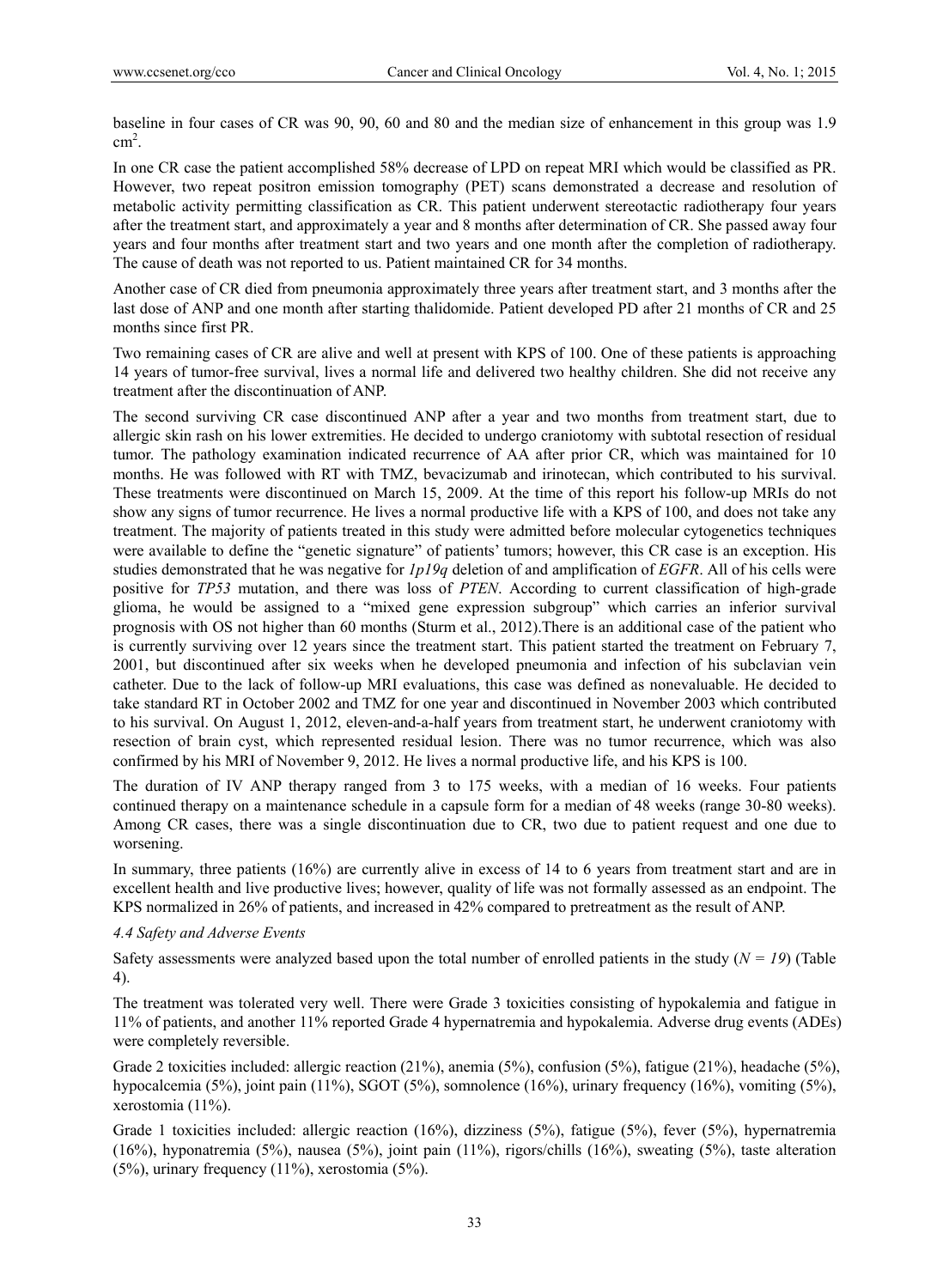There were no chronic toxicities.

| <b>ANTINEOPLASTONS</b>  |                   |                   | TEMOZOLOMIDE (Gilbert et al., 2002) |                   |  |
|-------------------------|-------------------|-------------------|-------------------------------------|-------------------|--|
| ADE                     | Grade $3 - N$ (%) | Grade $4 - N$ (%) | Grade $3 - N$ (%)                   | Grade $4 - N$ (%) |  |
| Total                   | 2(11)             | 2(11)             | 16(28)                              | 7(12)             |  |
| Hypernatremia           |                   | 1(5)              |                                     |                   |  |
| Hypokalemia             | 1(5)              | 1(5)              |                                     |                   |  |
| Somnolence (fatigue)    | 1(5)              |                   | 2(4)                                |                   |  |
| Constipation            |                   |                   | 3(5)                                |                   |  |
| Nausea                  |                   |                   | 2(4)                                |                   |  |
| Thrombocytopenia        |                   |                   | 2(4)                                | 3(5)              |  |
| Anemia                  |                   |                   |                                     | 1(2)              |  |
| Neutropenia             |                   |                   |                                     | 1(2)              |  |
| Ataxia                  |                   |                   | 1(2)                                |                   |  |
| Impaired cognition      |                   |                   | 1(2)                                |                   |  |
| Convulsions             |                   |                   | 1(2)                                | 1(2)              |  |
| Speech disorder         |                   |                   | 1(2)                                |                   |  |
| Behavior disorder       |                   |                   | 1(2)                                |                   |  |
| Altered mental status   |                   |                   | 1(2)                                |                   |  |
| Suicide attempt         |                   |                   |                                     | 1(2)              |  |
| Hypotension             |                   |                   | 1(2)                                |                   |  |
| Asthenia                |                   |                   | 1(2)                                |                   |  |
| Back pain               |                   |                   | 1(2)                                |                   |  |
| Headache                |                   |                   | 4(7)                                |                   |  |
| Weight decrease         |                   |                   | 1(2)                                |                   |  |
| Syncope                 |                   |                   | 2(4)                                |                   |  |
| Bradycardia             |                   |                   |                                     | 1(2)              |  |
| Bilirubinemia           |                   |                   | 1(2)                                |                   |  |
| Hyperglycemia           |                   |                   | 1(2)                                |                   |  |
| Apnea                   |                   |                   | 1(2)                                |                   |  |
| Basal cell carcinoma    |                   |                   | 1(2)                                |                   |  |
| Urinary tract infection |                   |                   | 1(2)                                |                   |  |
| Intracranial hemorrhage |                   |                   | 1(2)                                |                   |  |

Table 4. Adverse drug experiences, Grades 3 or 4, to antineoplastons treatment compared with temozolomide (Gilbert et al., 2002)

*Note.* ADE-adverse drug event; N-number.

## **5. Discussion**

Randomized, controlled clinical studies and meta-analyses have demonstrated that chemotherapy is of value in the management of patients with malignant glioma (Stupp et al., 2005; Stupp, Reni, Gatta, Mazza, &Vecht, 2007; Fine, Dear, Loeffler, Black, & Canellos, 1993; Stewart, 2002). However, evidence of a beneficial effect in the subgroups of AA patients is weak. Radiation necrosis, cranial neuropathy, and endocrine dysfunction, including growth hormone deficiency, thyroid dysregulation and gonadotropin deficiency, are delayed toxicities that can develop in patients following RT. It is assumed that RT is less effective in prolonging survival in the older patient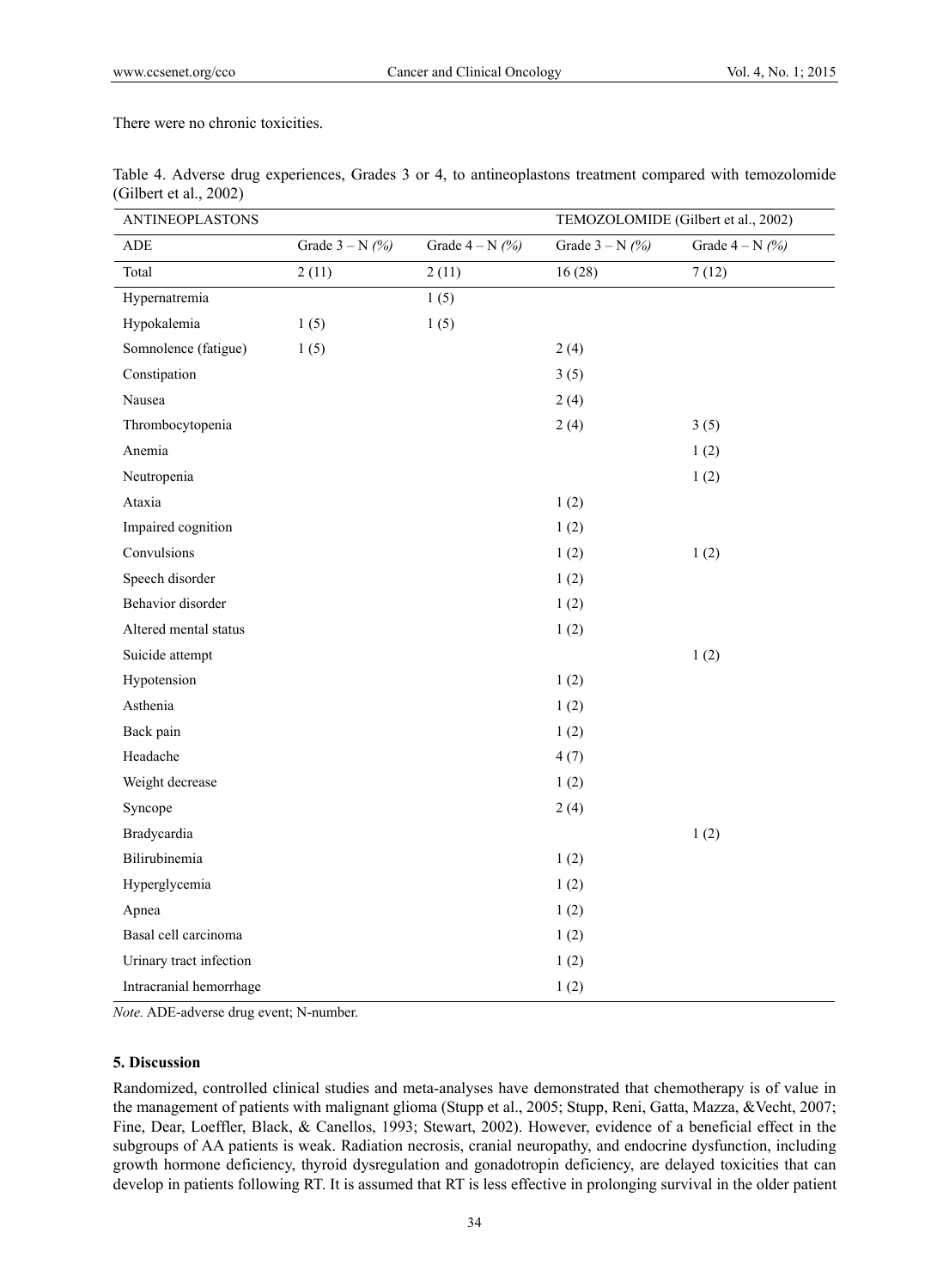group due to increased toxicity on the aging brain and lower effectiveness (Glantz, Chamberlain, Liu, Litofsky, & Recht, 2003). Unfortunately, phase II clinical trials of pharmacological agent as a single treatment (without RT) for newly diagnosed AA have not been presented in peer-reviewed literature during the last eight years. Contrary to that there were numerous studies on concomitant treatment with TMZ and other agents and RT and TMZ followed by RT for AA and GBM (Stupp et al., 2005; Stupp et al., 1993; Stewart, 2002). The first report published by Gilbert et al, for newly diagnosed AA, was a multicentric phase II study of TMZ followed by RT in patients with newly diagnosed supratentorial malignant glioma (Gilbert et al., 2002). The trial accrued 57 patients, and among them 18 adult patients diagnosed with AA. The study accomplished CR in 10%, PR in 24% and SD in 38% of patients. The overall survival at 2 years was 50%. It was concluded that TMZ was a safe and effective in treating newly diagnosed AA before RT.

The second study was conducted by Rao et al to evaluate the efficacy and safety of treatment consisting of carmustine, etoposide, and cisplatin IV followed by RT (Rao et al., 2005). Out of 29 patients who were accrued for the trial, only 14 (48%) completed the chemotherapy regimen, and 76% completed the RT. It was concluded that the pre-radiation chemotherapy was not effective in this group of patients. Another trial investigating primary therapy for anaplastic glioma is a phase III randomized study of RT and chemotherapy with procarbazine, lomustine, vincristine and temozolomide, but it cannot be compared to the current study with ANP (Wick et al., 2009).

The Phase II study with ANP described in this report includes a patient group similar to the Gilbert et al trial, but the median age of patients was higher (44 vs. 36 years) and the KPS was lower in the ANP study. It can be assumed that the patient population in the ANP study was both older and sicker which could compromise the results. The percentage of CR in the ANP study was more than twice that of the TMZ study, but there were no PR in ANP group whereas 24% of patients were classified as PR in the TMZ trial. At this time we do not have a clear explanation of this fact except that in clinical trials involving agents that work through biological mechanisms, there seems to be a higher CR rate compared to PR than in studies with the other agents. Correlative studies including *1p19q* deletions and *MGMT* silencing were not performed except for the most recent admission, because they were not yet introduced when the study began and the majority of patients were accrued. The only CR case which had a cytogenetics study belongs to an unfavorable survival subgroup. Based on prior studies ANP work on *PTEN*, *TP53* and *RB* pathways and most likely will show effectiveness only in patients who have the proper "genomic signature" for their tumors (Sturm, et al., 2012; Burzynski et al., 2005; S. Burzynski, Janicki, Weaver, & B. Burzynski, 2006; Burzynski & Patil, 2014).

The overall survival at 2 years in our study is 37%, which is lower than that of the TMZ study (50%), but the survival in TMZ was accomplished in combination with RT which started no later than after four months of TMZ treatment, and not through the use of TMZ as a single agent. It can be speculated that if ANP would be followed by RT that the OS would be higher. The Gilbert et al study does not provide data for 5 and 10 years of OS, but in the ANP trials there is a substantial percentage of OS at 5 years (21%), and 10 years (14%). It can be concluded that ANP is efficacious in a subgroup of patients who will obtain CR and these patients will have long-term OS and excellent quality of survival. The currently conducted study on genomic changes in successfully treated patients should provide further information about possible markers for prediction of response.

While less disabling than RT, long-term toxicity is also seen with chemotherapy. Chronic myelosuppression, gonadal dysfunction, renal insufficiency, pulmonary toxicity, hepatotoxicity, and neurotoxicity including hearing loss can develop (Stewart, 2002; Armstrong et al., 2009; Sarganas et al., 2012; Grossman et al., 2011). Therefore, the search for safer therapies with strong efficacy needs to continue. Whereas there is evidence for the benefit of adding TMZ to RT in the therapy of GBM, there is no evidence to justify the addition of TMZ to postoperative RT for patients with newly diagnosed AA outside of clinical trials (Mu et al., 2012).

Comparison of ADEs reported in TMZ to those reported in ANP trials revealed markedly higher incidences of grades 3 and 4 toxicities for TMZ. Only 11% of patients reported grade 4 toxicity in ANP trials, and another 11% of patients had reversible grade 3 toxicity, whereas in the TMZ trial 40% of patients suffered grades 3 and 4 toxicity. The ADE in ANP trial consisted of reversible hypernatremia and somnolence (fatigue) whereas the TMZ trial patients reported severe myelosuppression, neurotoxicity and nausea in addition to less frequent ADE (Stupp et al., 2005). There were no chronic ADE in the ANP study, and the quality of survival was very high.

It is recognized that the impact of this Phase II trial is limited by a population without a "control" cohort. However, the patient population was representative of the general population at risk, and the efficacy and safety of the treatments was able to be evaluated. Future prospective, randomized studies will be able to directly assess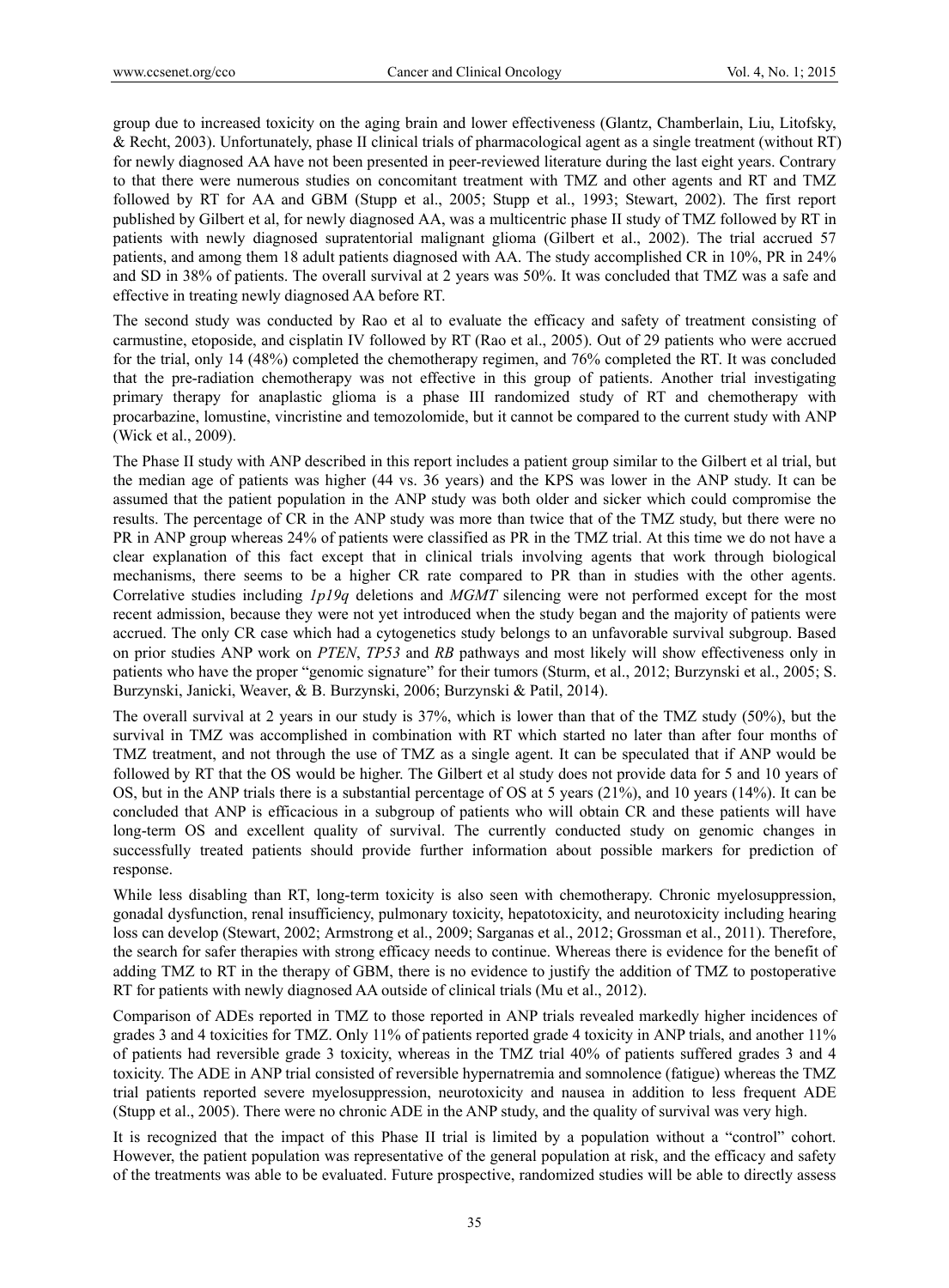the comparative effectiveness of the antineoplastons regimen versus the standard radiation therapy or chemotherapy.

The study reached the goal with 4 cases of CR in ITT population. It provides evidence-based research supporting the safety and efficacy of antineoplastons for the treatment of anaplastic astrocytoma which should be confirmed by further studies. More importantly, this treatment was found to be reasonably well tolerated.

#### **Acknowledgments**

The authors express their appreciation to the additional physicians involved in the care of the patients: Robert A. Weaver, M.D., Robert I. Lewy, M.D., Eva Kubove, M.D., Barbara Szymkowski, M.D., and Mohammad Khan, M.D. Preparation of the manuscript was provided by Elizabeth Cleveland, Carolyn Powers and Jennifer Pineda. Editorial assistance was provided by Malcolm Kendrick, M.D.

#### **Disclosure Statement**

The authors have no conflicts of interest to declare.

#### **References**

- Armstrong T. S., Cao, Y., Scheurer, M. E., Vera-Bolaños, E., Manning, R., Okcu, M. F., Bondy M., … Gilbert, M. R. (2009). Risk analysis of severe myelotoxicity with temozolomide: the effects of clinical and genetic factors. *Neuro-Oncology, 11*, 825-832. http://dx.doi.org/10.1215/15228517-2008-120
- Burzynski, S. R., & Kubove, E. (1986). Toxicology studies on antineoplaston A10 injections in cancer patients. *Drugs under Experimental and Clinical Research, suppl 12*, 47-55.
- Burzynski, S. R., Burzynski, B., & Mohabbat, M. O. (1986). Toxicology studies on antineoplastons AS2-1 injections in cancer patients. *Drugs under Experimental and Clinical Research, suppl 12*, 25-35.
- Burzynski, S. R., Kubove, E. & Burzynski, B. (1992). Phase II clinical trials of antineoplastons A10 and AS2-1 infusions in astrocytoma. In: D. Adam (Ed.), *17th International Congress of Chemotherapy*. Munich, Germany: Futuramed.
- Burzynski, S. R. (2004). The present state of antineoplaston research (1). *Integrative Cancer Therapies, 3*, 47-58. http://dx.doi.org/10.1177/1534735403261964
- Burzynski, S. R., Weaver, R.,A., Janicki, T., Szymkowski, B., Jurida, G., Khan, M.,& Dolgopolov, V. (2005). Long-term survival of high-risk pediatric patients with primitive neuroectodermal tumors treated with Antineoplastons A10 AS2-1. *Integrative Cancer Therapies, 4*, 168-77. http://dx.doi.org/10.1177/1534735405276835
- Burzynski, S. R., Janicki, T. J., Weaver, R. A. & Burzynski, B. (2006). Targeted therapy with Antineoplastons A10 and AS2-1 of high grade, recurrent and progressive brainstem glioma. *Integrative Cancer Therapies, 5*, 40-47. http://dx.doi.org/10.1177/1534735405285380
- Burzynski, S. R., Janicki, T. J., Burzynski, G. S., & Marszalek, A. (2014). The response and survival of children with recurrent diffuse intrinsic pontine glioma based on phase II study of Antineoplastons A10 and AS2-1 in patients with brainstem glioma [Online]. *Child's Nervous System*. http://DOI 10.1007/s00381-014-2401-z
- Burzynski, S. R., & Patil, S. (2014). The effect of antineoplastons A10 and AS2-1 and metabolites of sodium phenylbutyrate on gene expression in glioblastoma multiforme. *Journal of Cancer Therapy, 5*, 929-945. http://dx.doi.org/10.4236/jct.2014.510099
- Burzynski, S. R., Janicki, T., Burzynski, G., & Marszalek, A. (2014). A phase II study of antineoplastons A10 and AS2-1 in children with high-grade glioma. Final report (Protocol BT-06), and review of recent trials. *Journal of Cancer Therapy, 5*, 565-577. http://dx.doi.org/10.4236/jct.2014.56065
- Burzynski, S. R., Janicki, T. J., & Burzynski, G. S. (2014). A phase II study of antineoplastons A10 and AS2-1 in adult patients with recurrent glioblastoma multiforme: Final report (Protocol BT-21). *Journal of Cancer Therapy, 5*, 946-956. http://dx.doi.org/10.4236/jct.2014.510100
- Burzynski, S. R., Burzynski, G. S., & Janicki, T. J. (2014). Recurrent glioblastoma multiforme A strategy for long-term survival. *Journal of Cancer Therapy, 5*, 957-976. http://dx.doi.org/10.4236/jct.2014.510101
- Burzynski, S. R., Janicki, T. J., Burzynski, G. S., Marszalek, A., & Brookman, S. (2014). A phase II study of antineoplastons A10 and AS2-1 in children with recurrent, refractory or progressive primary brain tumors – Final report (Protocol BT-22). *Journal of Cancer Therapy, 5*, 977-988. http://dx.doi.org/10.4236/jct.2014.510102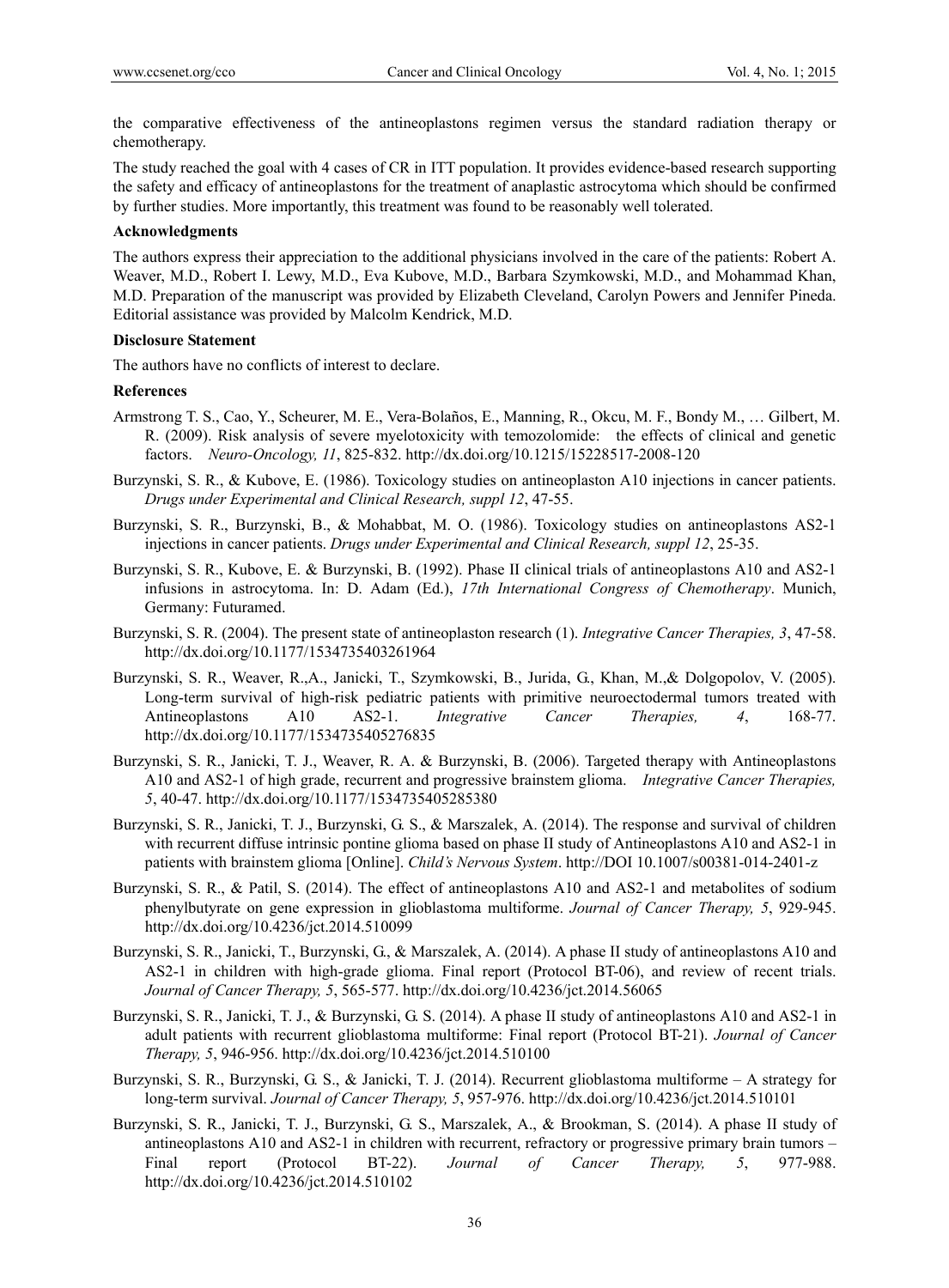- Chang, S. M., Kuhn, J. G., Robins, H. I., Schold, S. C., Spence, A. M., Berger, M. S., Mehta, M. P., … Prados, M. D. (1999). Phase II study of phenylacetate in patients with recurrent malignant glioma: a North American Brain Tumor Consortium report. *Journal of Clinical Oncology, 17*, 984-90.
- Chow, L. M., Endersby, R., Zhu, X., Rankin, S., Qu, C., Zhang, J., Broniscer A., … Baker, S. Jr. (2011). Cooperativity within and among Pten, p53, and Rb pathways induces high-grade astrocytoma in adult brain. *Cancer Cell, 19*, 305-16. http://dx.doi.org/10.1016/j.ccr.2011.01.039
- Fine, H. A., Dear, K. B., Loeffler, J. S., Black, P. M., & Canellos, G. P. (1993). Meta-analysis of radiation therapy with and without adjuvant chemotherapy for malignant gliomas in adults. *Cancer, 71*, 2585-97.
- Gilbert, M. R., Friedman, H. S., Kuttesch, J. F., Prados, M. D., Olson, J. J., Reaman, G. H. & Zaknoen, S. L. (2002). A phase II study of temozolomide in patients with newly diagnosed supratentorial malignant glioma before radiation therapy. *Neuro-Oncology, 4*, 261-7.
- Glantz, M., Chamberlain, M., Liu, Q., Litofsky, N. S. & Recht, L. D. (2003). Temozolomide as an alternative to irradiation for elderly patients with newly diagnosed malignant gliomas. *Cancer, 97*, 2262-2266.
- Greene-Schloesser, D. & Robbins, M. E. (2012). Radiation-induced cognitive impairment-from bench to bedside. *Neuro-Oncology, 14*, iv37-iv44. http://dx.doi.org/10.1093/neuonc/nos196
- Grossman, S. A., Ye, X., Lesser, G., Sloan, A., Carraway, H., Desideri, S., & Piantadosi, S. (2011). Immunosuppression in patients with high-grade gliomas treated with radiation and temozolomide. *Clinical Cancer Research, 17*, 5473-80. http://dx.doi.org/10.1158/1078-0432.CCR-11-0774
- Kitange, G. J., Templeton, K. L. & Jenkins, R. B. (2003). Recent advances in the molecular genetics of primary gliomas. *Current Opinion in Oncology, 15*, 197-203.
- Louis, D. N., Ohgaki, H., Wiestler, O. D., Cavenee, W. K., Burger, P. C., Jouvet, A., Scheithauer, B. W. & Kleihues, P. (2007). The 2007 WHO classification of tumours of the central nervous system. *Acta Neuropathologica, 114*, 97-109. http://dx.doi.org/10.1007/s00401-007-0243-4
- Minniti, G., Searingi, C., Arcella, A., Lanzetta, G., Di Stefano, D., Scarpino, S., Bozzao, A., … Enrici, R. M. (2014). IDH1 mutation and MGMT methylation status predict survival in patients with anaplastic astrocytoma treated with temozolomide-based chemoradiotherapy. *Journal of Neuro-Oncology, 118*, 377-383. http://dx.doi.org/10.1007/s11060-014-1443-0
- Mu, Y. G., Huang, L. J., Li, S. Y., Ke, C., Chen, Y., Jin, Y., & Chen, Z. P. (2012). Working memory and the identification of facial expression in patients with left frontal glioma. *Neuro-Oncology, 14*, iv81-iv89. http://dx.doi.org/10.1093/neuonc/nos215
- Ostrom, Q. T., Gittleman, H., Farah, P., Ondracek, A., Chen, Y., Wolinsky, Y., Stroup, N., … Barnholtz-Sloan, J. S. (2013). CBTRUS statistical report: Primary brain and central nervous system tumors diagnosed in the United States in 2006-2010. *Neuro-Oncology, 15*, ii1-ii56. http://dx.doi.org/10.1093/neuonc/not151
- Rao R.D., Krishnan S., Fitch T.R., Schomberg P. J., Dinapoli R. P., Nordstrom K., Scheithauer B., … Buckner J. C. (2005). Phase II trial of carmustine, cisplatin, and oral etoposide chemotherapy before radiotherapy for grade 3 astrocytoma (anaplastic astrocytoma): results of North Central Cancer Treatment Group trial 98-72-51. *International Journal of Radiation Oncology, Biology, Physics, 61*, 380-86.
- Sarganas, G., Orzechowski, H. D., Klimpel, A., Thomae, M., Kauffmann, W., Herbst, H., Bronder, E., & Garbe, E. (2012). Severe sustained cholestatic hepatitis following temozolomide in a patient with glioblastoma multiforme: case study and review of data from the FDA adverse event reporting system. *Neuro-Oncology, 14*, 541-6. http://dx.doi.org/10.1093/neuonc/nos056
- Scoccianti, S., Magrini, S. M., Ricardi, U., Detti, B., Krengli, M., Parisi, S., Bertoni, F., … Biti, G. (2012). Radiotherapy and temozolomide in anaplastic astrocytoma: a retrospective multicenter study by the Central Nervous System Study Group of AIRO (Italian Association of Radiation Oncology). *Neuro-Oncology, 14*, 798-807. http://dx.doi.org/10.1093/neuonc/nos081
- Stewart, L. A. (2002). Chemotherapy in adult high-grade glioma: a systematic review and meta-analysis of individual patient data from 12 randomised trials. *Lancet, 359*, 1011-18.
- Stupp, R., Mason, W. P., van den Bent, M. J., Weller, M., Fisher, B., Taphoorn, M. J., Belanger, K., …Mirimanoff R. O. (2005). Radiotherapy plus concomitant and adjuvant temozolomide for glioblastoma. *New England Journal of Medicine, 352*, 987-96.
- Stupp R., Reni M., Gatta G., Mazza E. & Vecht C. (2007). Anaplastic astrocytoma in adults. *Critical Reviews in*